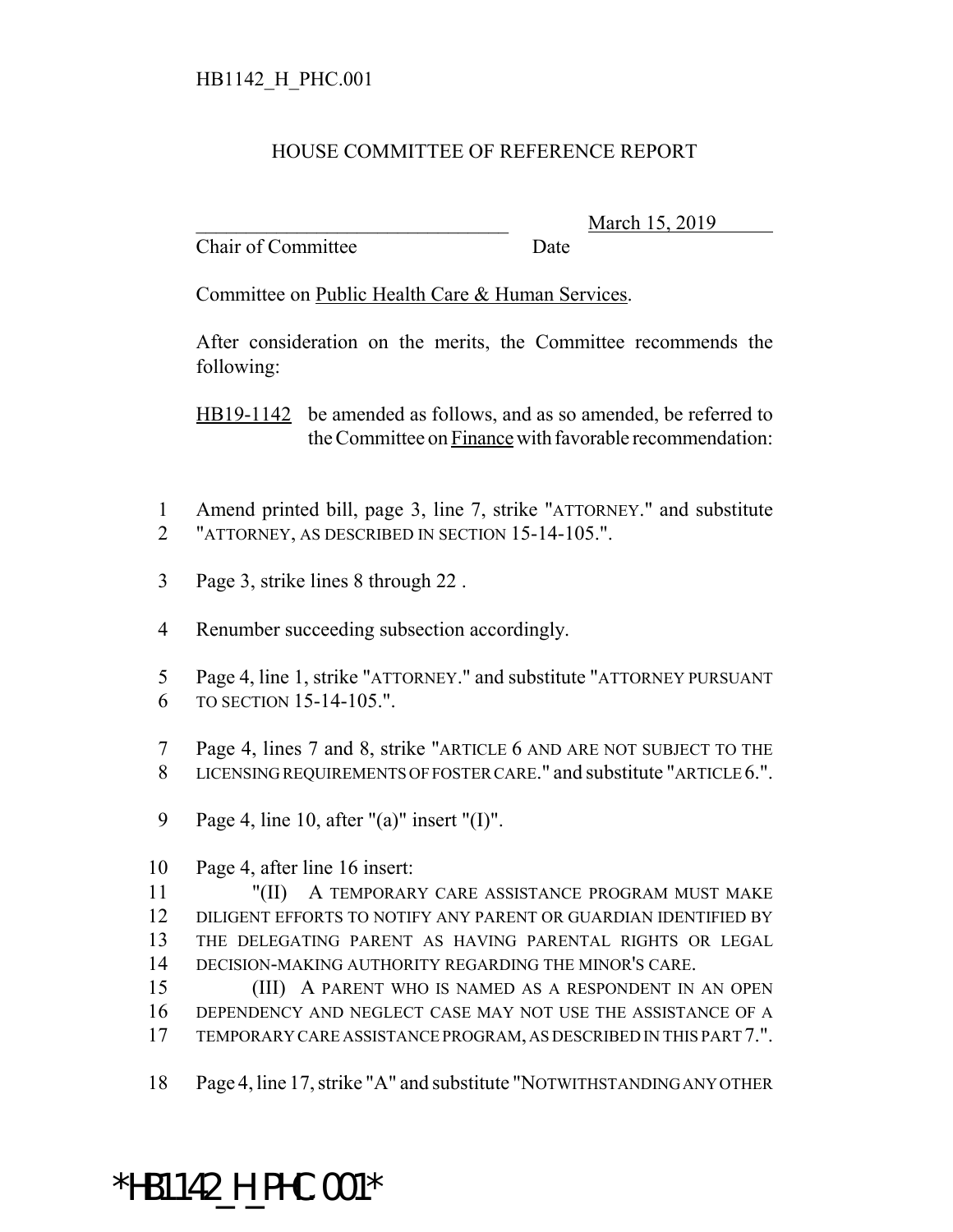PROVISIONS OF LAW, A".

Page 4, lines 19 and 20, strike "MONTHS. A PARENT OR GUARDIAN MAY

- EXECUTE A SUBSEQUENT POWER OF ATTORNEY, BUT," and substitute
- "MONTHS,".
- Page 4, line 21, strike "SECTION, THE TOTAL LENGTH OF A" and substitute "SECTION.".
- Page 4, strike lines 22 and 23.
- Page 4, lines 25 and 26, strike "TWELVE-MONTH TOTAL".
- Page 5, line 8, strike "EXPIRATION, REVOCATION, OR OTHER TERMINATION" and substitute "EXPIRATION OR REVOCATION".
- Page 7, line 10, strike "INVESTIGATION;" and substitute "INVESTIGATION 12 IN THE SAME MANNER AS DESCRIBED IN SECTION  $26-6-107$  (1)(a)(I)(C).".

 Page 7, lines 11 and 12, strike "ON THE TRAILS SYSTEM, AS DEFINED IN SECTION 16-20.5-102 (10);" and substitute "PURSUANT TO SECTION 19-1-307;".

- Page 7, line 14, strike "REGISTRY" and substitute "WEBSITE".
- Page 8, line 9, strike "A TEMPORARY CARE PROVIDER" and substitute "AN APPROVED TEMPORARY CAREGIVER".

Page 8, strike lines 21 through 27 and substitute:

 "**26-6-705. Rules.** (1) A TEMPORARY CARE ASSISTANCE PROGRAM AND A TEMPORARY CARE PROVIDER ARE SUBJECT TO ANY RULE PROMULGATED BY THE DEPARTMENT THAT IS APPLICABLE TO NONCERTIFIED KINSHIP CARE, DEFINED IN SECTION 19-1-103 (78.7); EXCEPT THAT A TEMPORARY CARE ASSISTANCE PROGRAM AND A TEMPORARY CARE PROVIDER ARE NOT SUBJECT TO SUCH A RULE THAT IS 26 INCONSISTENT WITH THIS PART 7.

 (2) EXCEPT AS PROVIDED IN SUBSECTION (1) OF THIS SECTION, A TEMPORARY CARE ASSISTANCE PROGRAM AND A TEMPORARY CAREGIVER ARE NOT SUBJECT TO ANY RULE PROMULGATED BY THE DEPARTMENT FOR AN ACTIVITY PERFORMED PURSUANT TO THIS PART 7.".

## \*HB1142 H PHC.001\*  $-2$ -